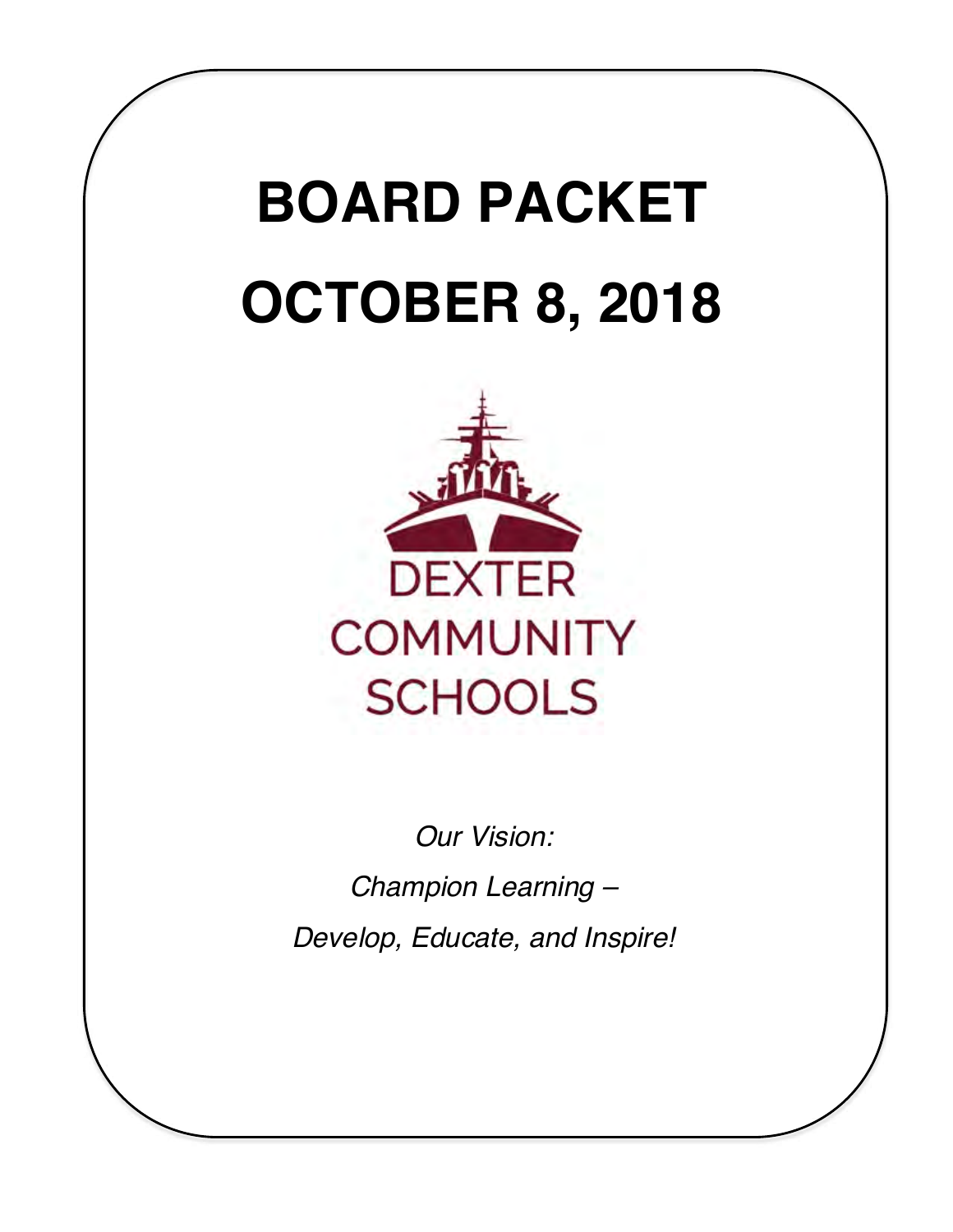

#### **BOARD MEETING AGENDA**

- **A. ROLL CALL**
- **B. MEETING & WORKSHOP MINUTES** (9-24-2018)
- **C. APPROVAL OF AGENDA**
- **D. SCHOOL PRESENTATIONS none**
- **E. SUPERINTENDENT UPDATE**
- **F. STUDENT REPRESENTATIVES UPDATE**
- **G. PUBLIC PARTICIPATION:** *Persons who wish to address the Board may complete a Public Comment Card to be presented to the Board president at the beginning of the meeting. Each speaker is allotted a maximum of 5 minutes unless otherwise notified. Each speaker will be asked to announce his/her name and indicate if he/she represents any organization or agency. No person may speak more than once on the same subject during a single meeting. For further details see our policy on Public Participation at Board Meetings.*
- **H. CONSENT ITEMS** 1. Personnel – New Hire
- **I. ACTION ITEMS** 1. Bid Package 08 – Elementary Addition Playground
- **J. DISCUSSION ITEMS**  1. Process for Naming New Construction
- **K. BOND UPDATE**
- **L. PUBLIC PARTICIPATION:** *See Policy 0167.3*

#### **M. BOARD COMMENTS**

- 1. Athletics Committee Update
- 2. Facilities Committee Update

#### **N. INFORMATION ITEMS**

1. Facilities Minutes (9-20-2018)

#### **O. CLOSED SESSION**

1. Superintendent Quarterly Evaluation

#### **CALENDAR**

\*Wednesday, October 10<sup>th</sup> – 5:00pm Facilities Meeting - Copeland **\*Thursday, October 11 - 7:00pm** Policy Meeting - Copeland **\*Monday, October 22nd – 4:30pm** Finance - Copeland **\*Monday, October 22nd – 7:00pm** Board Meeting – Creekside Audit Presentation \*Monday, November 12<sup>th</sup> – 7:00pm Board Meeting – Creekside \*Tuesday, December 4<sup>\*</sup> – 6:00pm Community Reads - CPA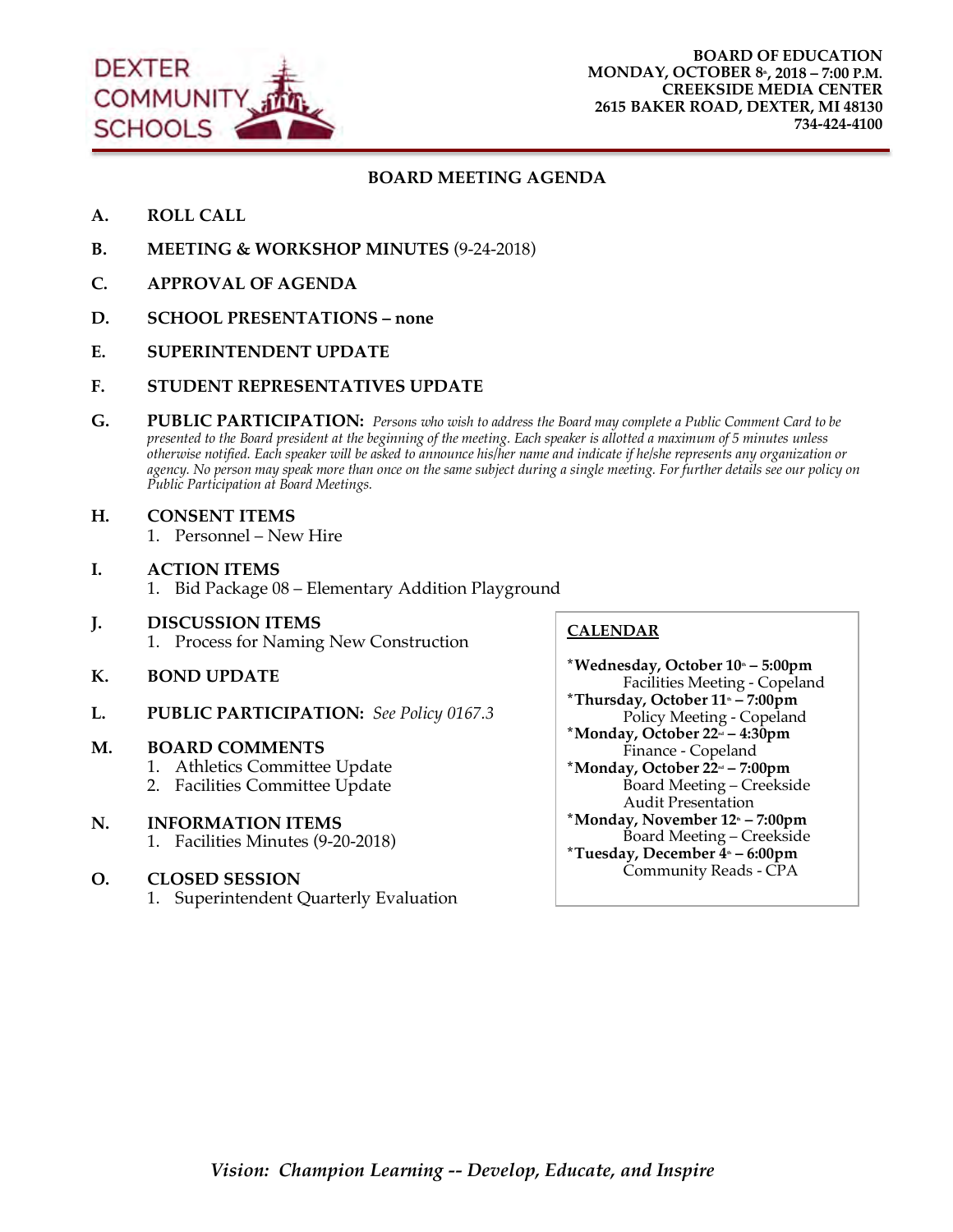# **BOARD NOTES OCTOBER 8, 2018**

- **A. ROLL CALL** planned absences: Dick Lundy, Ron Darr, Michael Wendorf
- **B. MEETING MINUTES & WORKSHOP MINUTES** (9-24-2018)

## **C. APPROVAL OF AGENDA**

- 1. Approval of Agenda. Board policy provides that the Superintendent of Schools shall prepare an agenda for all Board meetings as directed by the President of the Board of Education.
- \* An appropriate motion might be, "I move that the agenda be approved as presented/amended."
- **D. SCHOOL PRESENTATIONS** none
- **E. SUPERINTENDENT UPDATE**

# **F. STUDENT REPRESENTATIVES UPDATE**

**G. PUBLIC PARTICIPATION:** *Persons who wish to address the Board may complete a Public Comment Card to be presented to the Board president at the beginning of the meeting. Each speaker is allotted a maximum of 5 minutes unless otherwise notified. Each speaker will be asked to announce his/her name and indicate if he/she represents any organization or agency. No person may speak more than once on the same subject during a single meeting. For further details see our policy on Public Participation at Board Meetings.*

# **H. CONSENT ITEMS**

- 1. Personnel Recommendation for Hire. Your packet contains a resume and recommendation for hire from Principal Tammy Reich for the open special education teaching position at Creekside.
- \* An appropriate resolution might be, "I move that the Board of Education offer Rebecca Lange a probationary teaching contract for the 2018-19 school year."

### **I. ACTION ITEMS**

- 1. Bid Package 08 Elementary Addition Playground. Your packet contains a recommendation letter along with a bid tabulation from Granger Construction for the K-2 Elementary Addition Playground.
- \* An appropriate motion might be, "I move that the Dexter Board of Education award contracts for the Elementary Addition Playground to Play Environments and assign them to Granger Construction for management as shown in the attached recommendation letter dated October 4, 2018**.**"

# **J. DISCUSSION ITEMS**<br>1. **Process for Naming Ne**

Process for Naming New Construction. At the August 27, 2018 regular meeting and at the September 24, 2018 board workshop, Board members discussed the naming of the new elementary construction. On October  $3<sup>d</sup>$ , the Superintendent and the K-2 Principals met to draft a suggested process for the Board to follow in order to name the new construction. This draft process will be shared with Board members at tonight's meeting.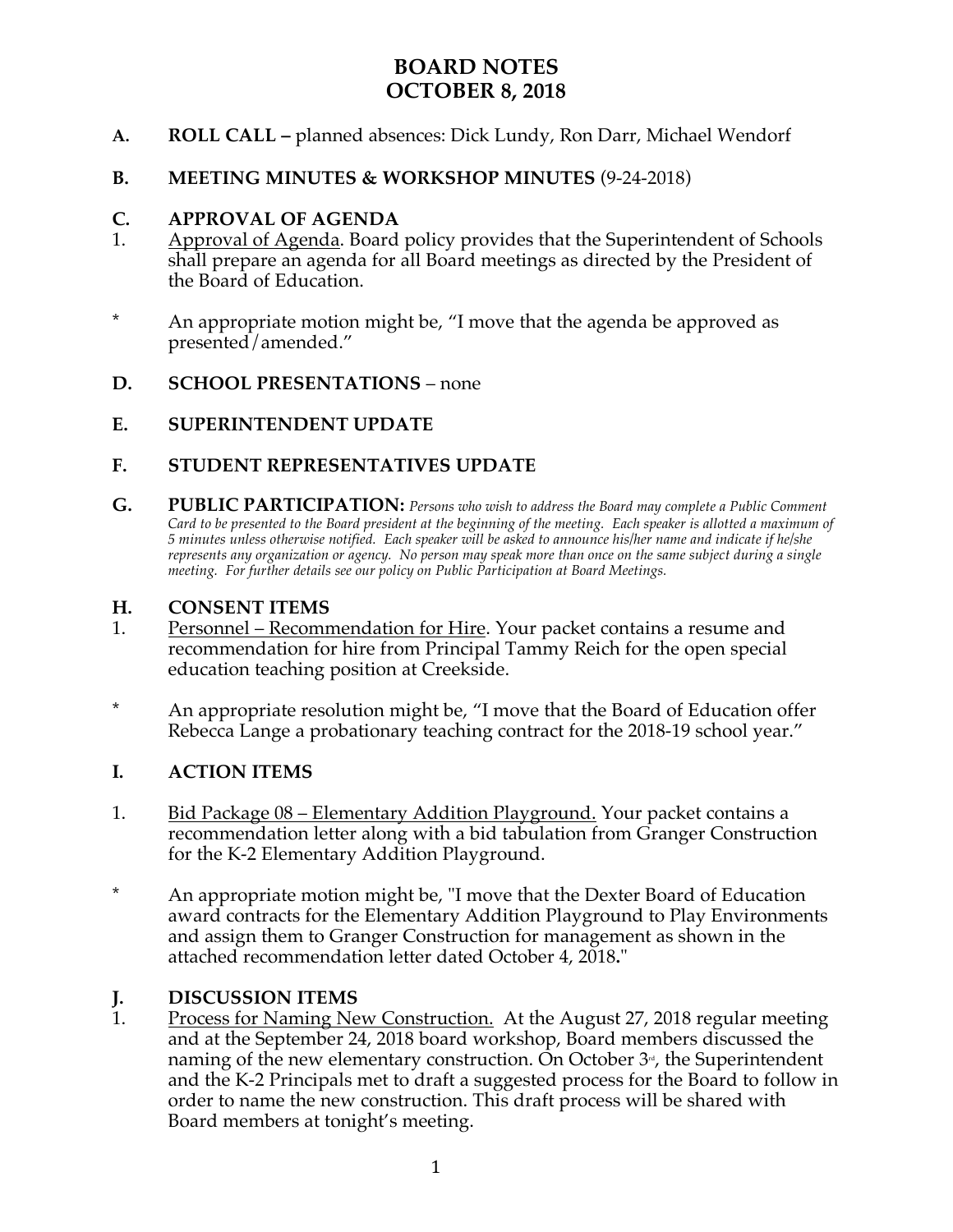# **BOARD NOTES OCTOBER 8, 2018**

# **K. BOND UPDATE**

# **L. PUBLIC PARTICIPATION**

# **M. BOARD COMMENTS** 1. **Facilities Committee Up**

- 1. Facilities Committee Update
- 2. Athletics Ad Hoc Committee Update

# **N. INFORMATION ITEMS**

1. Facilities Minutes (9/20/2018)

# **O. CLOSED SESSION**

1. Superintendent Quarterly Evaluation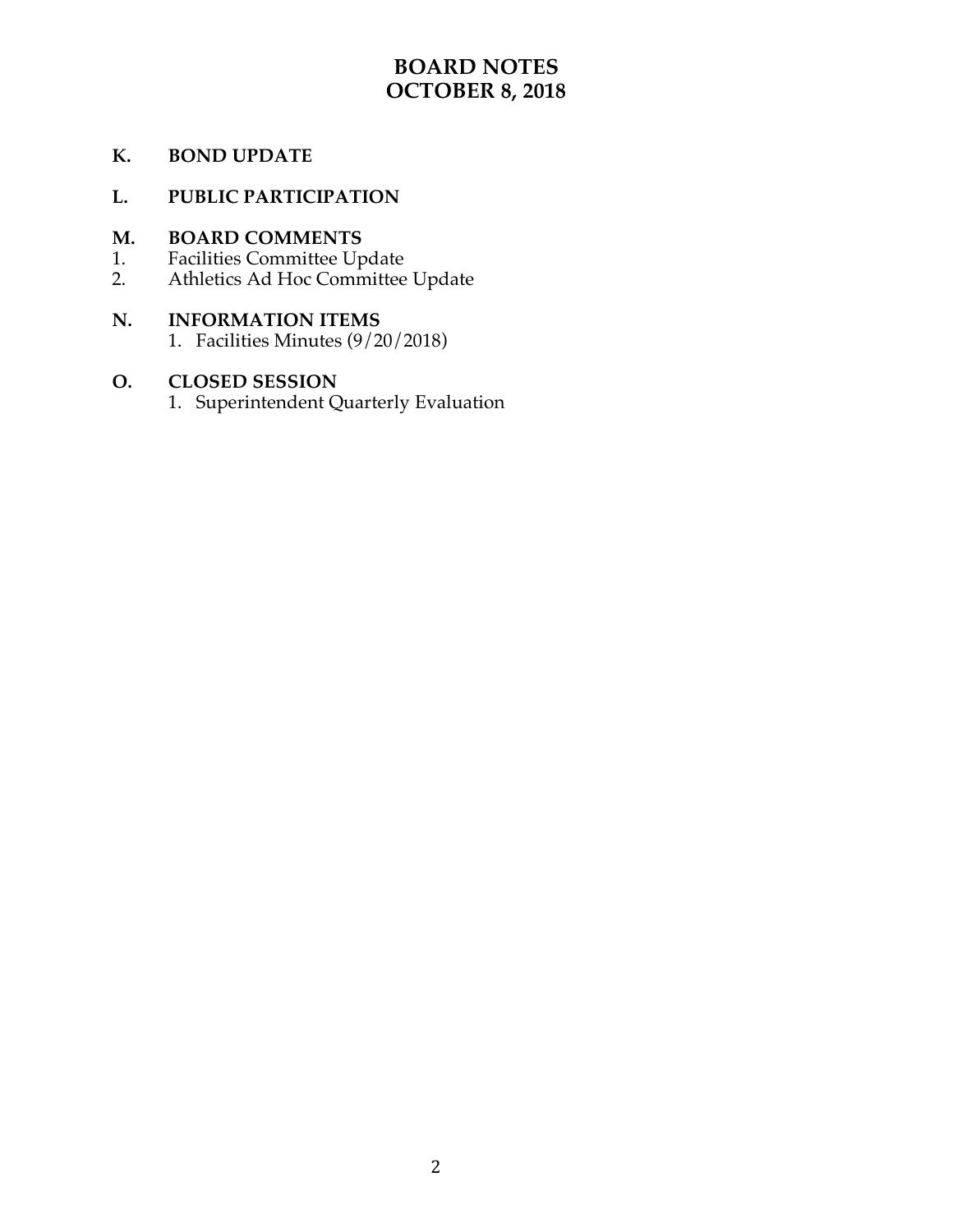# **DEXTER COMMUNITY SCHOOLS BOARD OF EDUCATION MEETING MINUTES – SEPTEMBER 24, 2018**

### **A. ROLL CALL**

**Members Present:** Ron Darr, Daryl Kipke, Dick Lundy, Rob Mitzel, Barbara Read, Julie Schumaker **Members Absent:** Michael Wendorf, Student Representatives Hollie Pastorino and Chad Robards **Administrative & Supervisory Staff:** Sharon Raschke, Mollie Sharrar, Barb Santo, Chris Timmis, Hope Vestergaard **DEA:** Jessica Baese **DESPA:** none **Guests:** Mara Greatorex, Nina Plasencia, Paula Palmer Burns, Debra Gesell, Nikki Calloway, Maya Calloway, Patty Anderson, Ed Anderson, Rachel Baldwin, Daniel Alabré, Molly Applin, Sarah Fore, Tracy Woelfel, Jerry Brand, Lonnie Huhman

The meeting was called to order at approximately 7:42pm by Board Vice President Daryl Kipke.

**B. MEETING MINUTES –** Julie Schumaker made a motion to approve the meeting minutes and workshop minutes from 8/27/2018. Ron Darr seconded the motion. **Motion Carried (unanimous).** 

### **C. APPROVAL OF AGENDA**

Board policy provides that the Superintendent of Schools shall prepare an agenda for all meetings as directed by the President of the Board of Education. Julie Schumaker added an item to discuss WASB meeting dates to the Board Comments agenda. Rob Mitzel made a motion to approve the agenda as amended. Ron Darr seconded the motion. **Motion Carried (unanimous).** 

### **D. SCHOOL PRESENTATIONS – none**

### **E. SUPERINTENDENT UPDATE**

- 1. Superintendent Chris Timmis updated the board on several items:
	- a. The twin turf completion is still a couple weeks out.
	- b. Bids are being gathered for Mill Creek and Wylie bond work.
	- c. Ground has finally been broken for the Collaboration Lab.
	- d. The District has engaged David Gleason, author of "At What Cost," for staff professional development and a community reads event December 4<sup>th</sup>.
	- e. M-STEP results are included in the packet as an information item.
	- f. The district is seeking to secure the University of Michigan to do an independent study of the Summit pilot program evaluation.

### **F. STUDENT REPRESENTATIVES UPDATE – none**

### **G. PUBLIC PARTICIPATION**

1. Nina Plasencia thanked the Board for the opportunity to attend the MASB advocacy workshop.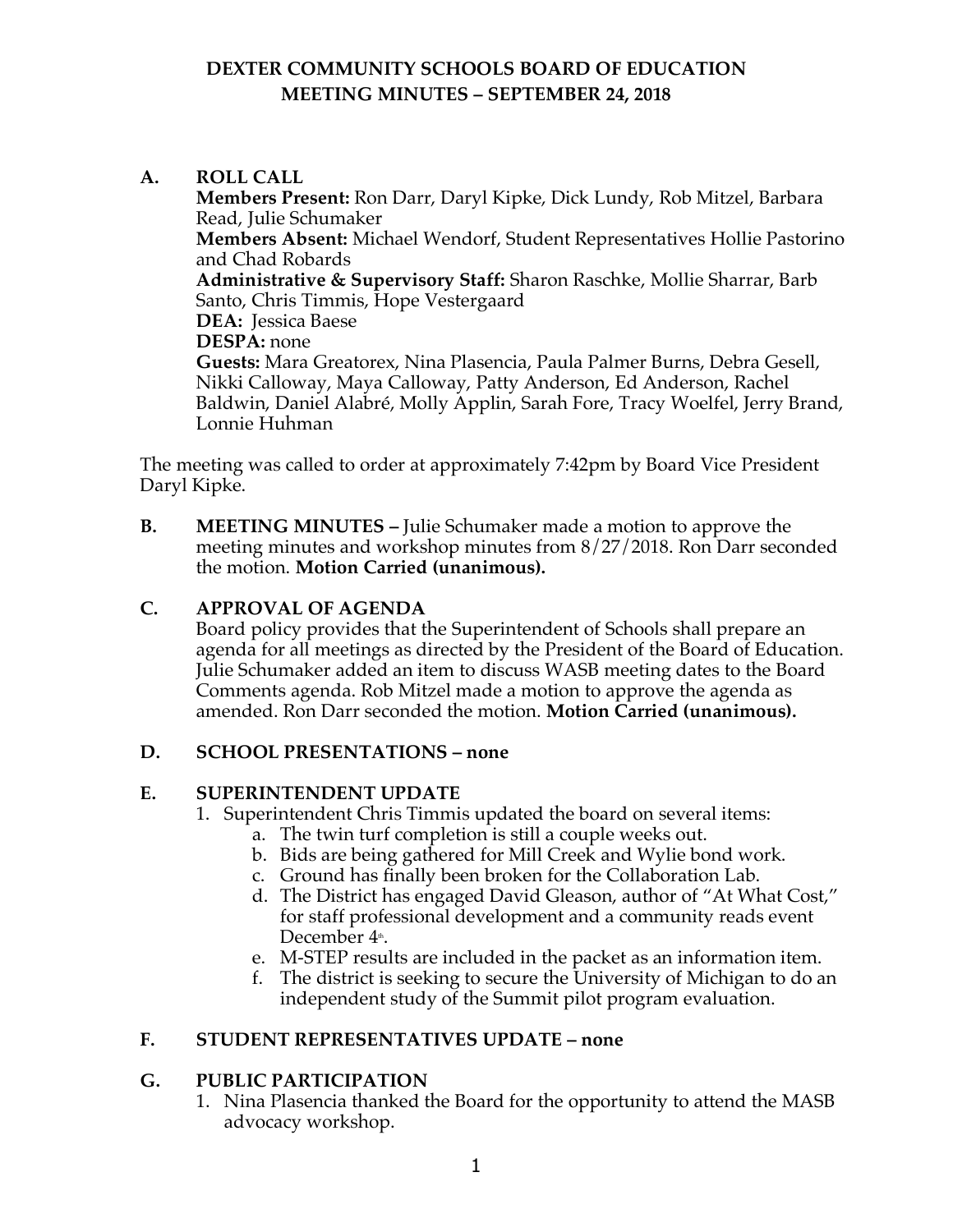# **DEXTER COMMUNITY SCHOOLS BOARD OF EDUCATION MEETING MINUTES – SEPTEMBER 24, 2018**

- 2. Mara Greatorex thanked the Board for including community members in the MASB advocacy workshop.
- 3. Trish Machemer asked a question.
- 4. Daniel Alabré asked a question.

# **H. CONSENT ITEMS**

Rob Mitzel made a motion to approve the following consent items in bulk. Julie Schumaker seconded the motion. **Motion Carried (unanimous).**

- 1. Personnel Retirement. The Board of Education acknowledged the retirement of Michelle Spaulding.
- 2. Personnel Resignation. The Board of Education accepted the resignation of Brad Buelow.
- 3. July and August Budget Reports. The Board received the July and August budget reports.

# **I. ACTION ITEMS**

- 1. Fund Balance Designations. Barbara Read made a motion to authorize by resolution the intent to define fund balance classifications for the 2018-19 fiscal year as defined in the attached memo. Julie Schumaker seconded the motion. **Motion Carried (unanimous).** Julie Schumaker made a motion to approve the 2017-18 fund balance designations as defined in the attached memo. Dick Lundy seconded the motion. **Motion Carried (unanimous).**
- 2. Bid Package Technology. Dick Lundy made a motion that the Dexter Board of Education award contracts for the Data Cabling and Audio-Visual Systems to Digital Age Technologies, and award contracts for the Security Cameras and Access Controls to Parkway Electric & Communications and assign them all to Granger Construction for management as shown in the attached recommendation letter dated September 18, 2018. Rob Mitzel seconded the motion. **Motion Carried (unanimous).**

# **J. DISCUSSION ITEMS**

1. Students on Boards Conference. Julie Schumaker requested that the Board consider approving funds for the student representatives and a board member attend the MASB Students on Boards conference on October 10, 2018. Dick Lundy made a motion that the Board of Education approve funds for up to two student representatives and at least one board member attend the MASB Students on Boards conference on October 10, 2018. Rob Mitzel seconded the motion. **Motion Carried (unanimous).**

# **K. PUBLIC PARTICIPATION**

1. Tracey Woelfel made a comment about field scheduling.

# **L. BOND UPDATE**

1. Jerry Brand answered questions regarding the August Bond Report that was included in the packet.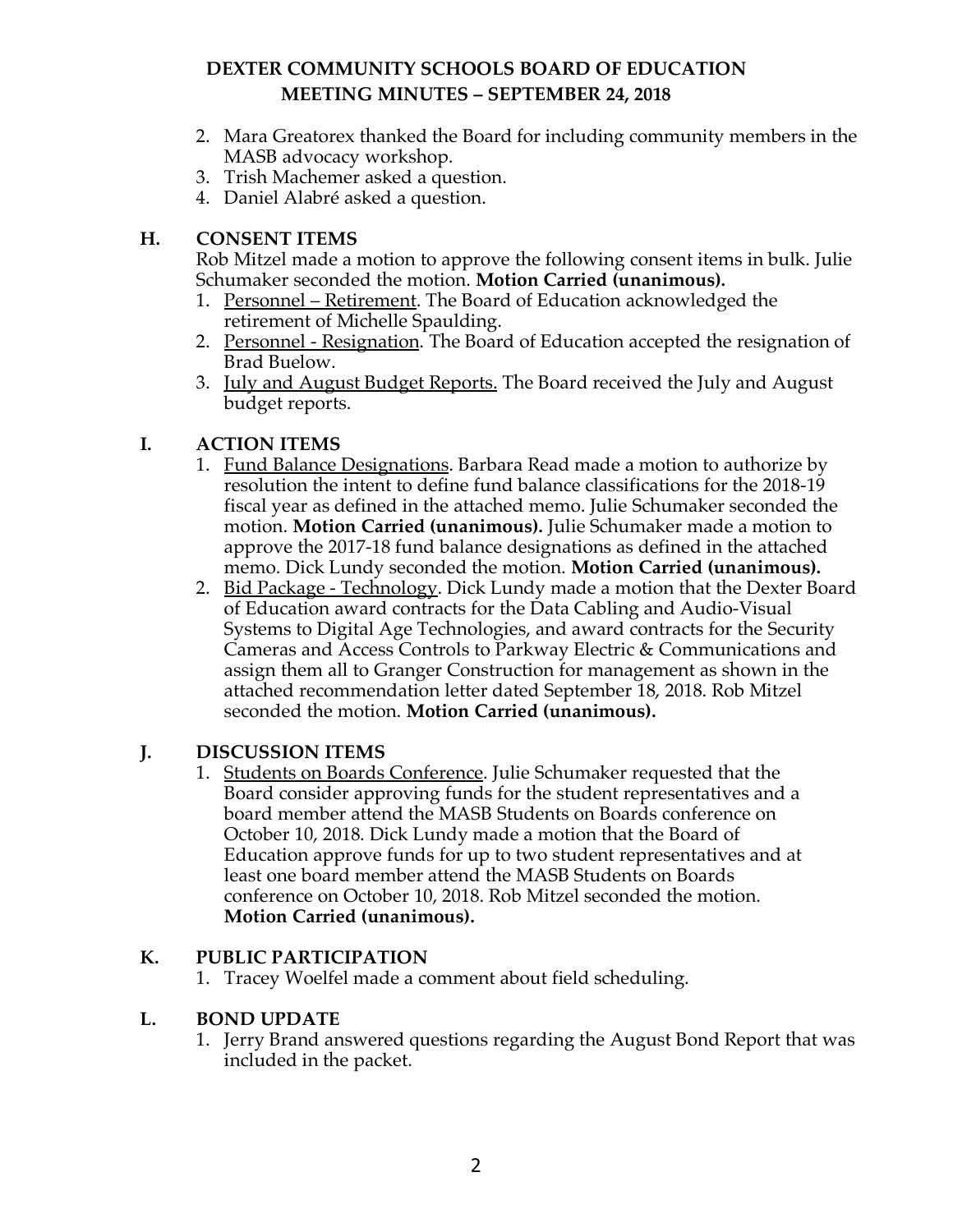# **DEXTER COMMUNITY SCHOOLS BOARD OF EDUCATION MEETING MINUTES – SEPTEMBER 24, 2018**

# **M. BOARD COMMENTS**

- 1. Finance Committee Update. The committee just met earlier in the day and do not have any items ready to bring to the Board yet.
- 2. MASB Advocacy Training Update. Julie Schumaker accompanied five community/parent group members (Jennifer Kangas, Heidi Patel, Nina Plasencia, Sheetal Kothari, and Mara Greatorex) and student representative Hollie Pastorino to the MASB Advocacy conference on September 20, 2018. All attendees described the experience as an eyeopener regarding how legislation is passed (or not). Depending on the November election results, the lame duck session may be particularly active this year. Anyone interested in following those goings-on can subscribe to updates from MASB's Evocate system (URL: http://cqrcengage.com/masb/?0).
- 3. WASB Meeting Dates Poll. WASB representative Julie Schumaker asked the board their preferences for meeting dates for two upcoming topics: Equity (10/25 or 11/15) and the Michigan School Finance Resource Collaborative (1/24 or 1/31). These will be evening meetings.

### **N. INFORMATION ITEMS**

- 1. Draft Finance Minutes
- 2. Draft Athletics Minutes
- 3. Nice Job Notes
- 4. Board Norms
- 5. M-STEP Data

### **O. CLOSED SESSION – none**

At approximately 8:22pm, Rob Mitzel made a motion to adjourn the meeting. Dick Lundy seconded the motion. **Motion Carried (unanimous).**

MINUTES/hlv

Robert Mitzel, Secretary, Board of Education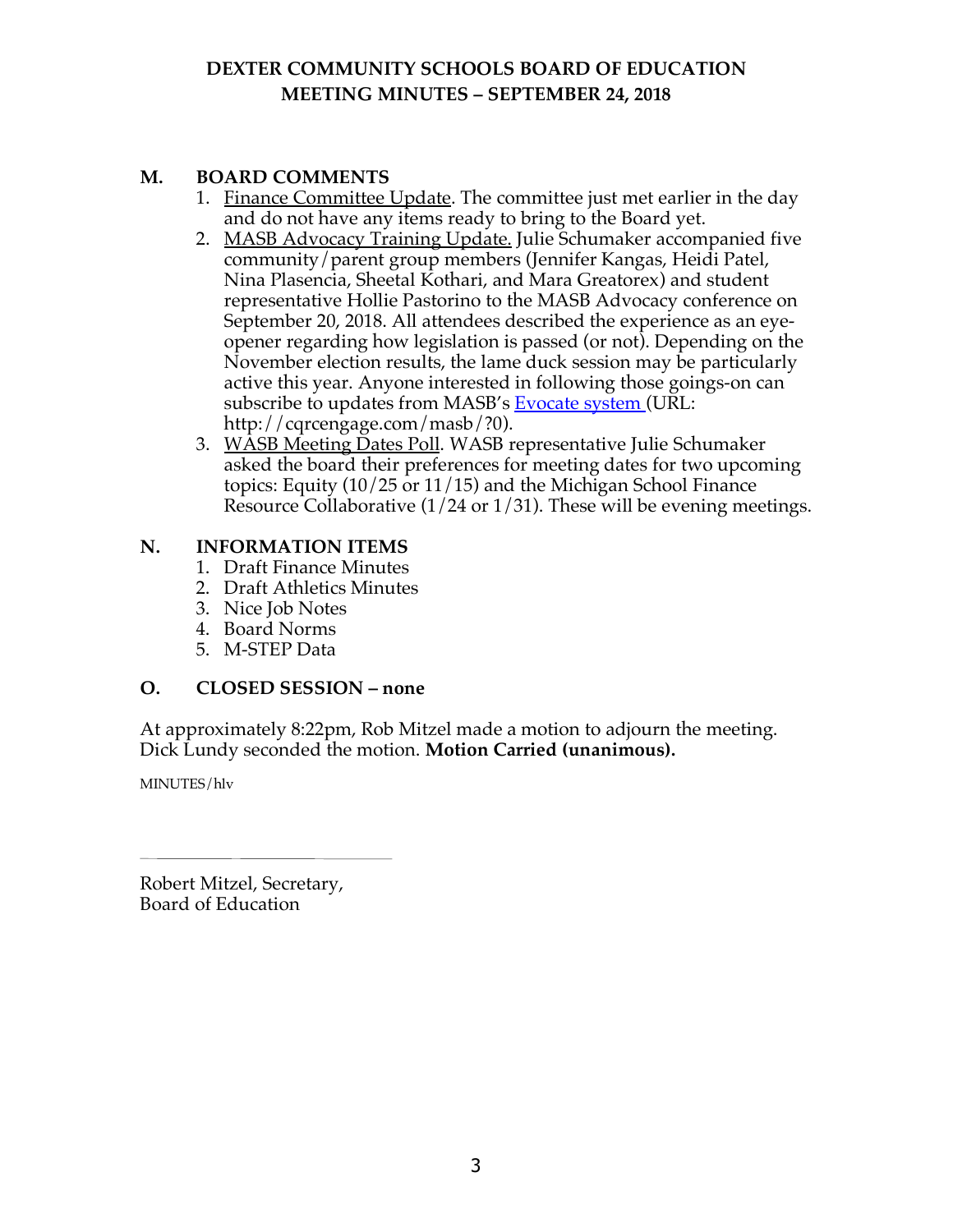# **DEXTER COMMUNITY SCHOOLS BOARD OF EDUCATION WORKSHOP MINUTES – SEPTEMBER 24, 2018**

**A. ROLL CALL Members Present:** Ron Darr, Daryl Kipke, Dick Lundy, Rob Mitzel, Barbara Read, Julie Schumaker **Members Absent:** Michael Wendorf, Student Representatives Hollie Pastorino and Chad Robards **Administrative & Supervisory Staff:** Ryan Bruder, Craig McCalla, Sharon Raschke, Mollie Sharrar, Barb Santo, Chris Timmis, Hope Vestergaard **DEA:** Jessica Baese **DESPA:** none **Guests:** Mara Greatorex, Nina Plasencia, Daniel Alabré, Sarah Fore, Wendy Steadman, Jerry Brand, Lonnie Huhman

The workshop was called to order at approximately 7:03pm by Board Vice President Daryl Kipke.

# **B. APPROVAL OF AGENDA**

Board policy provides that the Superintendent of Schools shall prepare an agenda for all meetings as directed by the President of the Board of Education. Julie Schumaker made a motion to approve the agenda. Dick Lundy seconded the motion. **Motion Carried (unanimous).** 

# **C. PUBLIC PARTICIPATION**

- 1. Sarah Fore commented.
- 2. Nina Plasencia commented.

### **D. DISCUSSION ITEM – BOARD WORKSHOP**

1. Naming of Elementary Construction. Board members discussed the naming of the new elementary construction. By the next regular board meeting (October 8, 2018), the Superintendent and the K-2 Principals will meet to determine a suggested process for the Board to follow in order to name the new construction.

At approximately 7:35pm, Dick Lundy made a motion to adjourn the workshop. Ron Darr seconded the motion. **Motion Carried (unanimous).**

MINUTES/hlv

Robert Mitzel, Secretary, Board of Education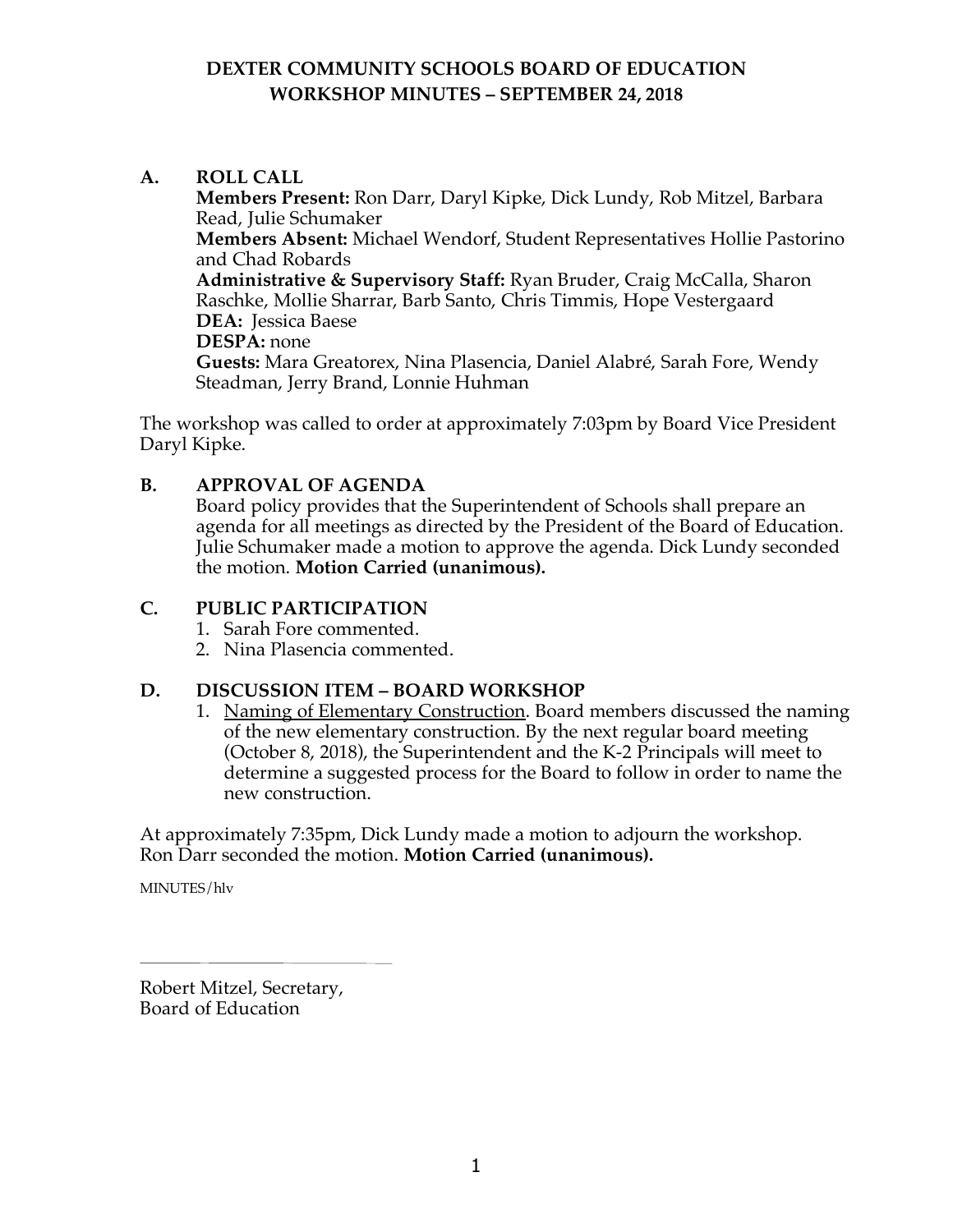| <b>CERTIFICATION</b><br>State of Michigan Elementary Professional Certificate K-5 (PIC #838758)<br>$\bullet$                                                                                                                                                                                                                                                                                                                                                                                                                                                                                                                                               |                           |
|------------------------------------------------------------------------------------------------------------------------------------------------------------------------------------------------------------------------------------------------------------------------------------------------------------------------------------------------------------------------------------------------------------------------------------------------------------------------------------------------------------------------------------------------------------------------------------------------------------------------------------------------------------|---------------------------|
| Teacher of students with Cognitive Impairment Endorsement K-12,<br>$\bullet$<br>State of Montana Elementary Certificate K-8 Special Education Endorsement PK-12<br>$\bullet$                                                                                                                                                                                                                                                                                                                                                                                                                                                                               | June 2018<br>June 2015    |
| <b>EDUCATION</b><br>Eastern Michigan University Bachelor of Science in Special Education,<br>$\bullet$<br>Cumulative GPA 3.98                                                                                                                                                                                                                                                                                                                                                                                                                                                                                                                              | April 2014                |
| Carroll High School, Fort Wayne, IN. Graduated with Academic Honors<br>$\bullet$                                                                                                                                                                                                                                                                                                                                                                                                                                                                                                                                                                           | June 2009                 |
| <b>EDUCATION EXPERIENCE</b><br>Special Education Teacher (MOCI) - Alaiedon Elementary School, Mason, MI<br>Designed and implemented the moderate cognitive impairment classroom and curriculum<br>$\bullet$<br>Manage a staff of three paraprofessionals who worked daily in the class<br>$\bullet$<br>Taught academic and functional skills to students who had moderate to severe special needs<br>$\bullet$<br>Created, conducted, implemented, and collected data for students' individualized education plans<br>$\bullet$<br>Worked with a variety of therapist and other team members to insure best practices in the class and school<br>$\bullet$ | 08/14-06/15 & 08/16-06/17 |
| Elementary Education Teacher (3rd-4th Combined Class)- Hinsdale School, Hinsdale, MT<br>Taught engaging ELA, Science, Social Studies and Math curriculums based on Common Core Standards<br>Designed and implemented engaging lessons based on student data<br>$\bullet$<br>Collaborated with other teachers to provide a least restrictive environment for all learners<br>$\bullet$<br>Focused on building a classroom community through positive behavior management and real-world connections<br>$\bullet$                                                                                                                                            | August 2015-June 2016     |
| Extended School Year for Students with Special Needs - Ann Arbor, MI<br>Maintenance of skills and services for students with special needs<br>Implemented activities to work on IEP goals and collected data for each student to determine growth<br>$\bullet$                                                                                                                                                                                                                                                                                                                                                                                             | June 2014-July 2014       |
| Special Education Student Teaching - Holmes Elementary School, Ypsilanti, MI<br>Created and implemented daily data sheets for students' IEP goals<br>٠<br>Co-Taught in an inclusion classroom and worked to foster positive relationships between students<br>$\bullet$<br>Aligned teaching resources to Common Core goals during team meetings<br>$\bullet$                                                                                                                                                                                                                                                                                               | Winter 2014               |
| General Education Student Teaching - Walker-Winter Elementary Canton, MI<br>Prepared lessons independently for five weeks based on Common Core State Standards<br>$\bullet$<br>Analyzed student pre and post test data to drive future instruction<br>Implemented an approach for positive behavior management and accommodations for students with disabilities<br>$\bullet$<br>Attended staff, department, curriculum, and Professional Development meetings<br>$\bullet$                                                                                                                                                                                | Fall 2013                 |
| Teach and Learn in Korea (TaLK) Program, South Korea<br>Taught English lessons to students in a rural South Korean elementary school, grades K-6                                                                                                                                                                                                                                                                                                                                                                                                                                                                                                           | August-December 2012      |
| Blackwater Community School, Coolidge, AZ<br>Gained experience in multi-cultural instruction through observing and teaching students of Native American<br>heritage in second grade, and special education classes                                                                                                                                                                                                                                                                                                                                                                                                                                         | April 2012                |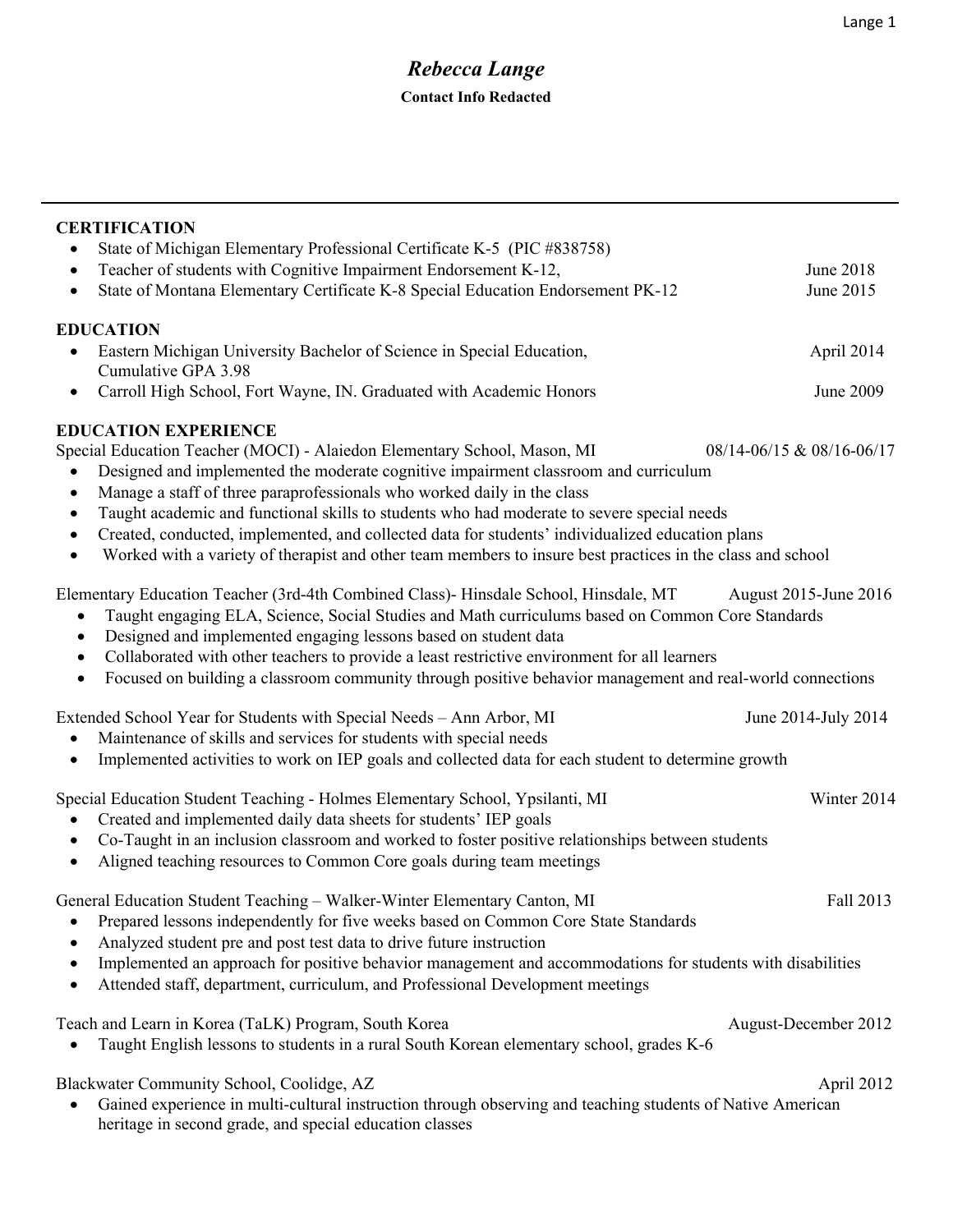#### **EMPLOYMENT**

- Elementary Teacher 3rd and 4th Grade, Hinsdale School, Hinsdale, MT August 2015-June 2016
- Special Education Teacher, Alaiedon Elementary School, Mason, MI August 2014-June 2015
- Community Living Network, Tutor/Aide April 2013-June 2015
- Ann Arbor Public Schools: Extended School Year (Summer school) June 2014-July 2014
- Resident Advisor, Eastern Michigan University Sept. 2011-April 2012 & Jan.-Aug. 2013
- Single Family Care Provider: Part Time August 2005-May 2012

### **VOLUNTEER/COMMUNITY SERVICE**

- Camp ReYoAd: Summer weeklong camp for people who have special needs Summer 2008-Summer 2013
- Church Nursery

### **PROFESSIONAL MEMBERSHIPS**

- Kappa Delta Pi (KDP), Pi Chapter Vice President (Eastern Michigan University)
- Michigan Education Association (MEA)
- Michigan Association of Teacher Educators (MATE)

### **TRAINING/ PROFESSIONAL DEVELOPMENT**

- MEA-MFT Montana Education Association
- Kappa Delta Pi Conferences
- Michigan Association of Teacher Educators Conference (True Colors and behavior management seminars)
- **I-LEAD Conference**
- Project Wild Science Curriculum

### **AWARDS/SCHOLARSHIPS**

- Dean's List (Eastern Michigan University) Fall 2009-Summer 2014
- Bergoine-Annesser Scholarship Fall 2013-Summer 2014
- Carl and Ellen Hood Scholarship Fall 2013-Summer 2014
- Kenneth H. Cleeton Scholarship Fall 2013-Summer 2014
- National Scholars Program Fall 2009-Summer 2013
- Regent's Scholarship (Eastern Michigan University) Fall 2010-Summer 2013
- Martha Horton Ramsey Scholarship Fall 2012-Summer 2013
- 
- Eagle Scholarship Fall 2009-Summer 2010

Honors College Award Fall 2009-Summer 2011

### **TECHNOLOGY**

SMART Board, Microsoft office, Augmentative communication

# **SPECIAL SKILLS/INTERESTS**

- Sports: Track Pole Vaulting, Cheerleading, Volleyball, Basketball
- Outdoor activities: camping, fishing, hiking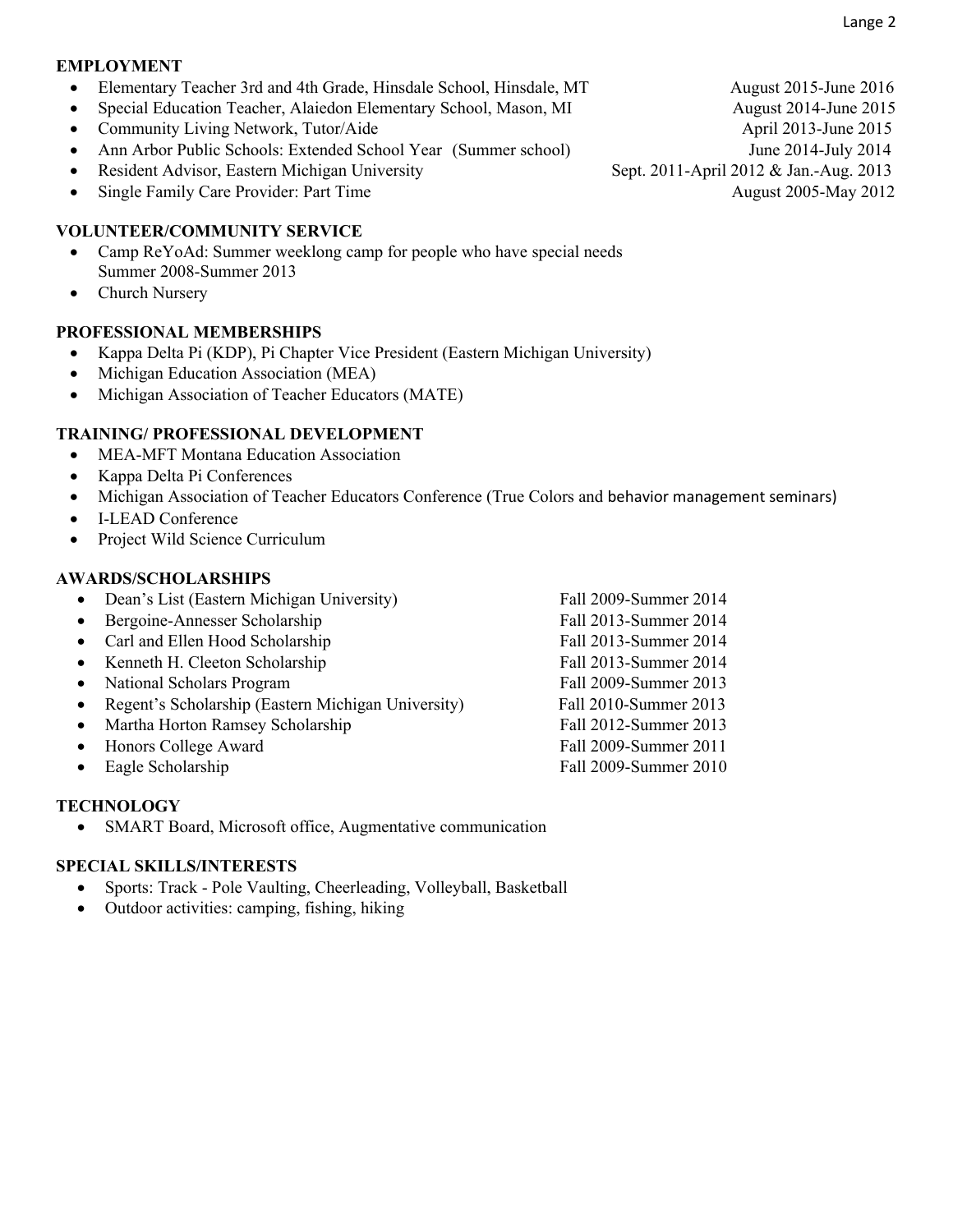

October 5, 2018

Dear Dr. Timmis and School Board:

Creekside Intermediate School would like to recommend Rebecca Lange for the open special education teaching position at Creekside. Rebecca clearly stood out among the candidates. She comes to us with experience from other school districts and has a diverse special education background.

We are very excited to have Rebecca join the Creekside Crew!

Sincerely, Tammy Reich Principal, Creekside Intermediate School 2615 Baker Road, Dexter, Michigan 48130 Tammy Reich, Principal (734) 424-4160 (734) 424-4169 Fax reicht@dexterschools.org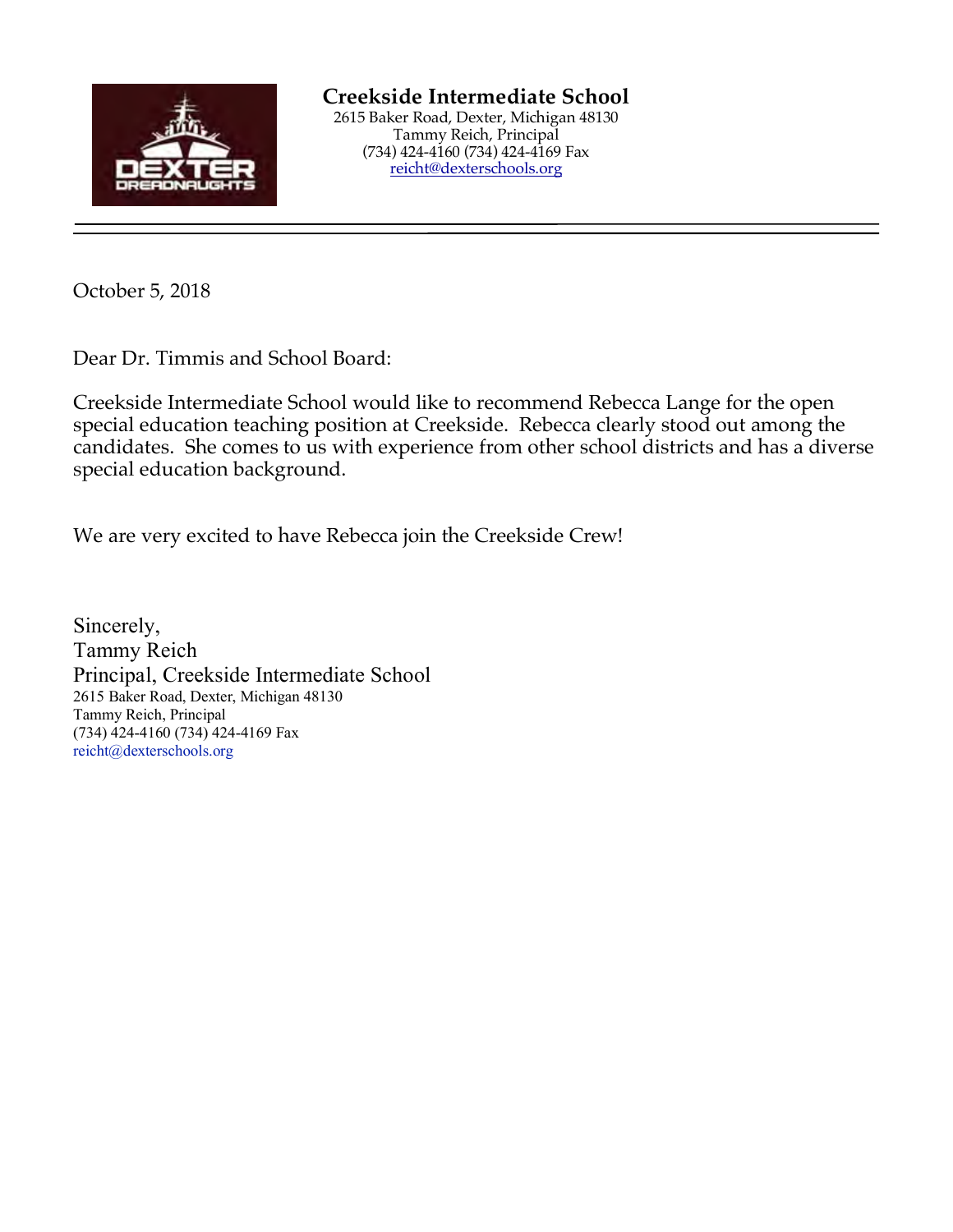

October 5, 2018

Dr. Chris Timmis Superintendent of Schools Dexter Community Schools 7714 Ann Arbor Road Dexter, MI 48130

Re: Dexter Community Schools 2017 Bond Project Contract Recommendations Bid Package No. 7 K-2 Elementary Addition Playground

Dear Dr. Timmis:

Bids for the Bid Package 7 work were received on behalf of Dexter Community Schools (DCS) Thursday, October 4, 2018. A tabulation of the bids received is attached for your reference.

We have reviewed the proposals, interviewed the low bidder, and are recommending the lowest responsive bidder at the best value to DCS.

Pending final review of financial and other qualification criteria, Granger recommends that DCS award the subcontract as indicated below and assign them to Granger for management.

| <b>Bidder</b>                | <b>Base Bid</b>          |
|------------------------------|--------------------------|
| Play Environments            | \$160,837                |
| <b>Alternate Description</b> | <b>Alternate Pricing</b> |
| Oodle Swing                  | \$3,976                  |
| Omni Spin                    | \$4,339                  |
| SkyRail Climber              | \$3,328                  |
|                              |                          |

#### **Total recommendation \$172,480**

Granger conducted a post-bid interview to review the project scope with the recommended contractors and found them to have the project scope as intended. All work will be performed per the contract documents developed by TMP Architects and Granger.

We request that the Board of Education consider and take action on the contract recommendation above at the meeting scheduled for October 8, 2018.

Please feel free to contact me if you have any questions or require additional information.

Sincerely, GRANGER CONSTRUCTION COMPANY

uni.

Andrea Andres P.E. Project Engineer

att: Bid Tabulation

cc: S. Raschke, DCS J. Brand, GCC

E. Geiser, TMP



**HEADQUARTERS** 6267 Aurelius Rd Lansing, MI 48911-4230

517.393.1670P 517.393.1382F

#### **WEST MICHIGAN**

940 Monroe Ave NW, Ste 142 Grand Rapids, MI 49503

616.454.2900 P 616.454.9700F

SOUTHEAST MICHIGAN 39475 13 Mile Rd, Ste 204 Novi, MI 48377

248.724.2950P 248.489.5753F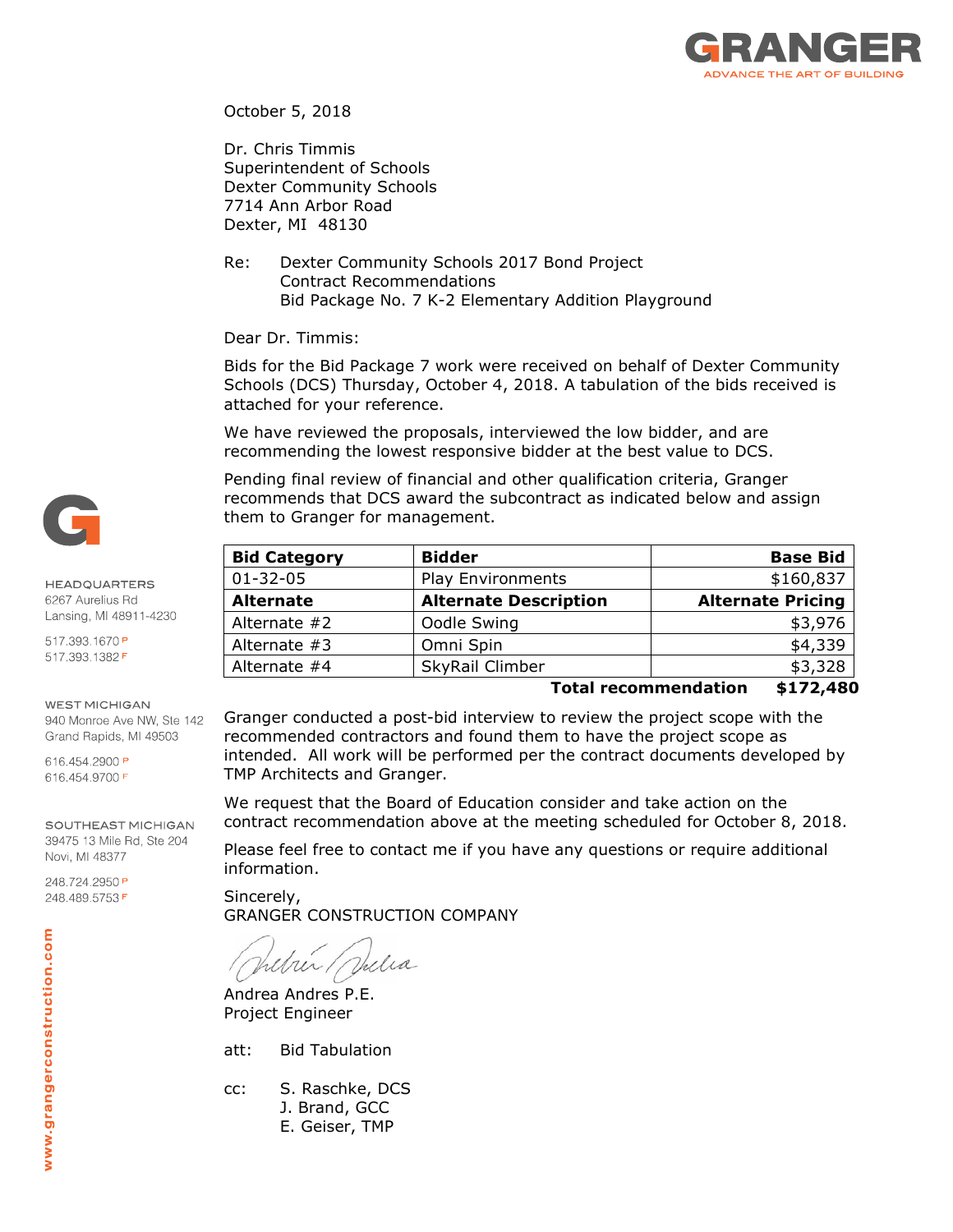# **BID TABULATION**

#### **CATEGORY:01-32-05 PLAYGROUND EQUIPMENT**

| <b>PROJECT NUMBER</b>      | 11710-00                        | <b>IESTIMATE</b>               | \$200,000                |
|----------------------------|---------------------------------|--------------------------------|--------------------------|
| <b>PROJECT DESCRIPTION</b> | <b>DEXTER COMMUNITY SCHOOLS</b> | <b>IAPPARENT LOW BID</b>       | \$160,837                |
| <b>BUILDING</b>            | <b>INEW ELEMENTARY</b>          | <b>IAPPARENT LOW BIDDER</b>    | <b>Play Environments</b> |
| <b>DELIVERY METHOD</b>     | ICM                             | <b>IVARIANCE FROM ESTIMATE</b> | $-539,163$               |
| <b>ARCHITECT</b>           | <b>TMP ARCHITECTURE</b>         | VARIANCE FROM ESTIMATE (%)     | $-19.58%$                |
| <b>BP07 DATE</b>           | 10/4/2018                       |                                |                          |

| <b>Addendum No</b> |                               |                 | <b>Familial</b>                    |                                   |                 | <b>Alternate Pricing</b> |           |             |                |                             |
|--------------------|-------------------------------|-----------------|------------------------------------|-----------------------------------|-----------------|--------------------------|-----------|-------------|----------------|-----------------------------|
|                    | <b>Bidder</b>                 | <b>Base Bid</b> | Non-Iran<br><b>Linked Business</b> | Relationship<br><b>Disclosure</b> | <b>Bid Bond</b> | #1 Music                 | #2 Oodle  | #3 OmniSpin | #4 SkyRail     | <b>Remarks</b>              |
|                    |                               |                 |                                    |                                   |                 | <b>Collection</b>        | Swing     |             | <b>Climber</b> |                             |
|                    | <b>Play Environments</b>      | \$160,837.00    |                                    |                                   | X               | \$21,513                 | \$3,976   | \$4,339     | \$3,328        |                             |
|                    | <b>Great Lakes Recreation</b> | \$167,385.00    | X                                  |                                   | X               | \$18,900                 | \$5,000   | \$5,000     | \$5,000        | <b>Voluntary Alternates</b> |
|                    | JC Walker & Sons              | \$173,002.50    | $\overline{ }$<br>$\mathbf{A}$     |                                   | X               | \$12,820                 | \$6,477   | \$2,924     | \$2,603        |                             |
|                    | <b>Sinclair Recreation</b>    | \$175,950.00    | $\lambda$                          |                                   | X               | \$19,900                 | \$7,400   | \$7,300     | \$4,200        | <b>Voluntary Alternates</b> |
| No.                | <b>Snider Recreation</b>      | \$209,089.00    | No.                                | No.                               | X.              | <b>NR</b>                | <b>NR</b> | <b>NR</b>   | <b>NR</b>      |                             |
|                    | Penchura                      | \$210,537.00    |                                    |                                   | X.              | \$15,750                 | \$6,341   | \$9,350     | \$4,895        | <b>Voluntary Alternates</b> |
|                    | <b>Playworld Midstates</b>    | \$238,540.45    | X                                  |                                   | X               | \$13,250                 | \$6,416   | \$8,674     | \$2,338        |                             |
|                    |                               |                 |                                    |                                   |                 |                          |           |             |                |                             |
|                    |                               |                 |                                    |                                   |                 |                          |           |             |                |                             |
|                    |                               |                 |                                    |                                   |                 |                          |           |             |                |                             |
|                    |                               |                 |                                    |                                   |                 |                          |           |             |                |                             |
|                    |                               |                 |                                    |                                   |                 |                          |           |             |                |                             |





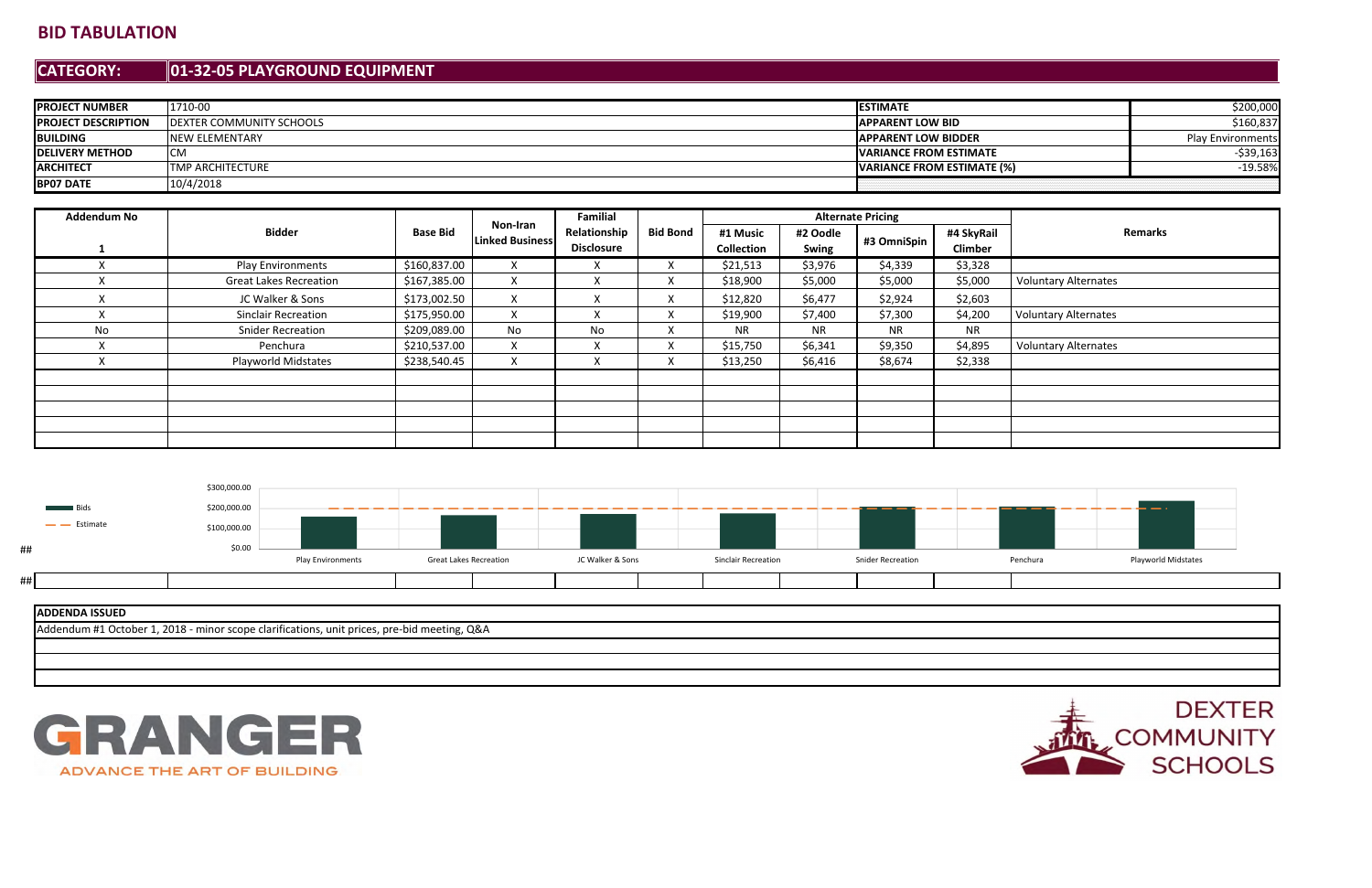



# **Facilities Committee Meeting Minutes**

- **Date:** Thursday, September 20<sup>th</sup>, 2018
- **Project:** Dexter Community Schools 2017 Bond
- **Location:** Copeland Administration Bldg.
- **Time:** 5:00-6:00 pm

**Attendees:** DCS: Sharon Raschke, Ron Darr, Dick Lundy, Brian Schuler, Patricia Machemer

GCC: Andrea Andres, Mike Nowosad

#### PUBLIC COMMENTS

 Patricia Machemer requested information on when the DHS Twin Turf Fields would be usable for sports events.

- 1. Review minutes from July 26<sup>th</sup>, 2018 meeting
	- a. Motion to approve by Mitzel 2<sup>nd</sup> by Darr. Approved.

#### ACTION ITEMS

- 1. BP8 New Elementary School Data Cabling, Audio Visual Systems, and Security Cameras & Access Control
	- a. Contract Recommendations.
		- i. Mike Nowosad presented the tabulation of bids received.
		- ii. Motion to recommend BP8 contracts to the board by Lundy, support by Darr. Approved.

#### DISCUSSION ITEMS

- 1. 2017 Board of Education Report August 2018
- 2. 2017 Bond Administration Report August 2018
	- a. Sharon Raschke and Mike Nowosad presented an overview of the 2017 Bond BOE Report and 2017 Band Administration Report

#### INFORMATION ITEMS

- 1. Bid package 11 Wylie Renovations & Mill Creek Additions Value engineering
	- a. Andrea Andres and Mike Nowosad presented an overview of the scope changes to BP11.